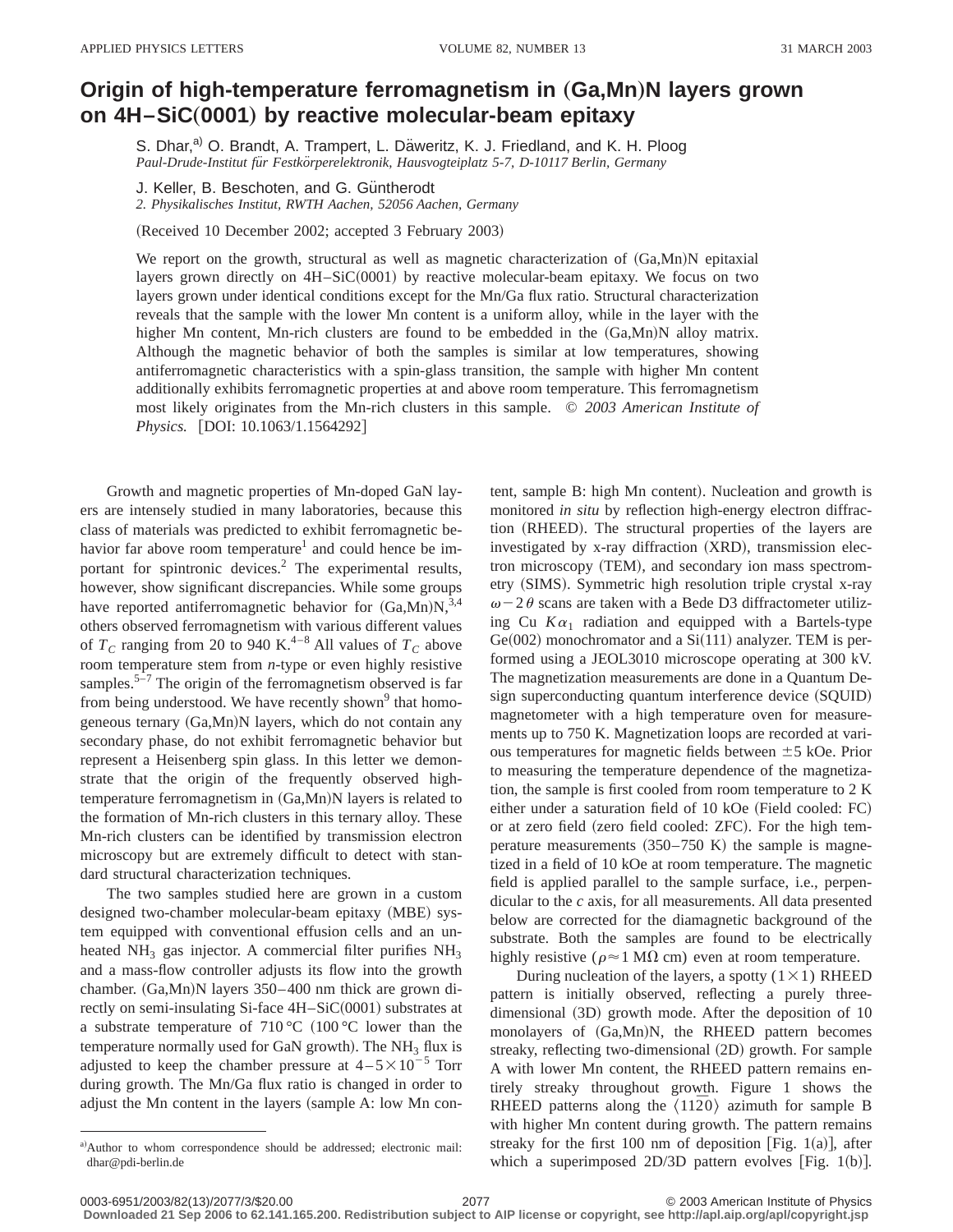

FIG. 1. RHEED pattern along the  $\langle 11\overline{2}0 \rangle$  azimuth of sample B during (a) and after (b) the first 100 nm of deposition.

The position of the diffraction spots is consistent with rotational twinning of cubic  $\text{GaN}(111),^{10}$  indicating that a high concentration of Mn triggers the formation of cubic inclusions similar to what has been observed for GaN:Fe.<sup>11</sup>

The Mn content as measured by SIMS is 7.6% and 13.7% for samples A and B, respectively, and is constant over the entire thickness ruling out any accumulation of Mn on the surface during growth. XRD of samples with various Mn content reveals a linear decrease of the *c* lattice constant with increasing Mn content, indicating a substitutional incorporation of Mn. Symmetric  $(0002)$  and asymmetric  $(11\overline{2}4)$ x-ray rocking curves for the samples under investigation exhibit a width of 300 and 900 arcsec., respectively. These values are lower than values we observe for equally thin pure GaN layers grown under identical conditions, and are comparable to values reported for high-quality GaN grown by MBE in general. All these results suggest the formation of a uniform  $(Ga, Mn)N$  alloy with a good crystalline quality.

Figure 2 shows the TEM micrographs of both samples. Sample A is seen [Fig. 2(a)] to be a homogeneous layer without any evidence for a secondary phase. For sample B, in contrast, nm-size clusters are observed in the micrograph [Fig.  $2(b)$ ]. Preliminary high-resolution TEM investigations (not shown here) indicate that these clusters have wurtzite structure and are coherent to the surrounding matrix, suggesting that the cubic reflections observed in Fig. 1 are not directly related to the clusters. Further investigations are under way to explore the structural and chemical properties of these clusters. We note that we were unable to detect the presence of these clusters by XRD, presumably because of



FIG. 2. Bright-field TEM micrographs of (a) sample A and (b) sample B. Note the presence of nm-scale clusters, some of which are highlighted by arrows, in sample B.



FIG. 3. Temperature dependence of magnetization at field-cooled (FC) and zero-field-cooled  $(ZFC)$  conditions for  $(a)$  sample A and  $(b)$  sample B at a magnetic field of 100 Oe. Hysteresis loops obtained at various temperatures in these samples are shown in the insets of the respective figures.

their minuscule size resulting in a significant broadening of the reflection.

Figure 3 shows the temperature dependence of the magnetization for samples A and B. Clearly, the low-temperature behavior of both samples is similar, which is characterized by a FC-ZFC irreversibility and a sharp cusp in the ZFC curves. These two features are fingerprints for spin-glass systems. We have investigated the low-temperature behavior in great detail using frequency and field dependent ac susceptibility measurements, $9$  which demonstrate that the material indeed represents a Heisenberg spin glass below 6 K. At higher temperatures, sample B is ferromagnetic as seen from the separation of the FC and ZFC curves above 10 K. The inset of Figs.  $3(a)$  and  $3(b)$  shows the magnetization loops for samples A and B, respectively. Both samples show a hysteresis below 6 K, as expected from the FC and ZFC curves. Sample A is paramagnetic at higher temperatures, whereas sample B remains hysteretic again at high temperatures demonstrating the existence of ferromagnetism.

To further explore this ferromagnetic characteristics of sample B we perform magnetization measurements up to 750 K which are depicted in Fig. 4. Although the oven enhances the magnetic background signal and more noise is picked up, a clear hysteresis loop is observed at  $650 K (cf.$  inset of Fig.

4). Furthermore, the temperature dependent magnetization **Downloaded 21 Sep 2006 to 62.141.165.200. Redistribution subject to AIP license or copyright, see http://apl.aip.org/apl/copyright.jsp**